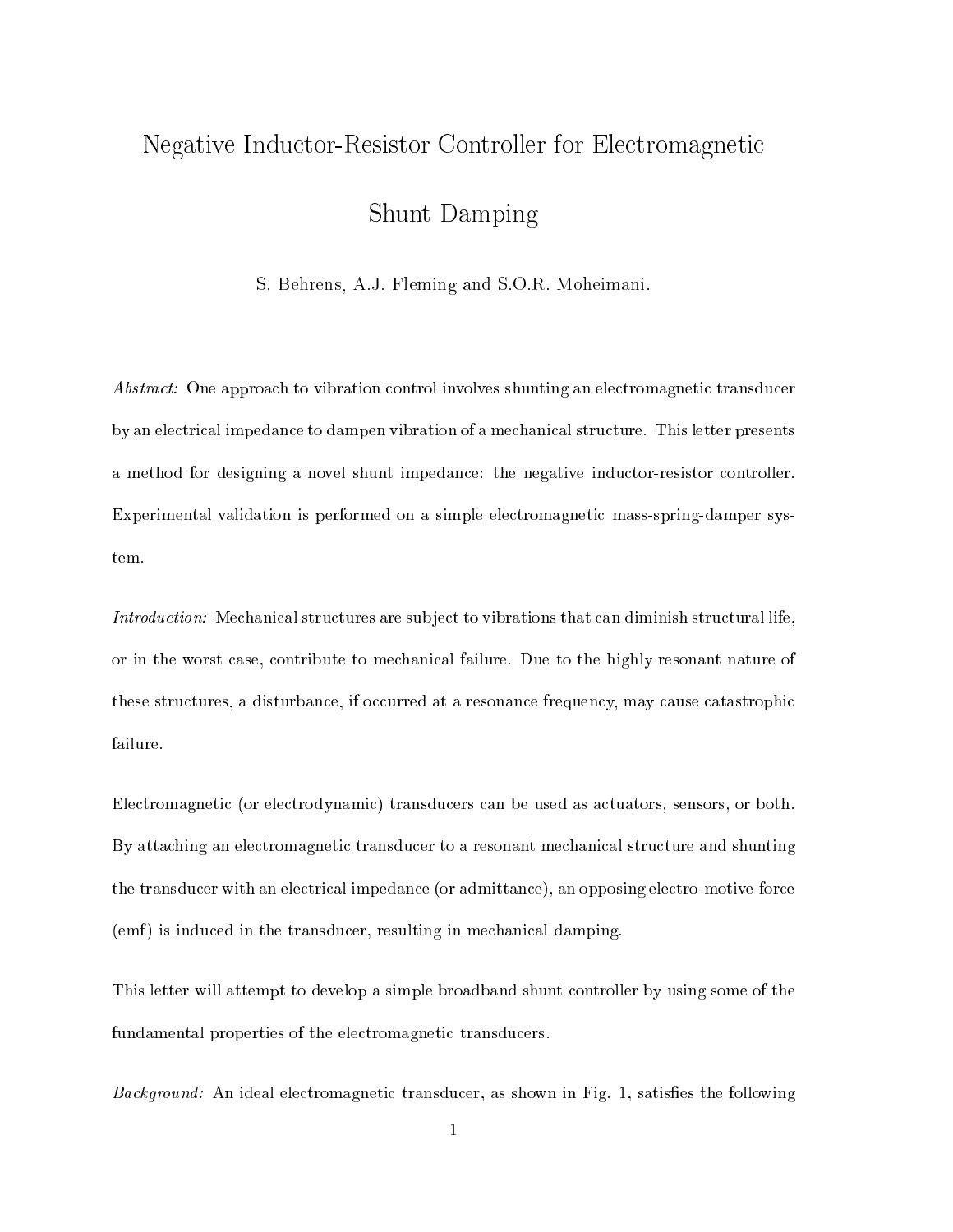relationship,  $\frac{v_e}{\nu_e} = \frac{v_e}{\tau_e} = C_i$ , where  $v_e$  is the induced voltage, proportional to the velocity  $\nu_e$ , that appears across the terminals of the transducer.  $F_e$  denotes the force acting on the coil whilst carrying a current  $I_e$  and  $C_i$  is the ideal electro-mechanical coupling coefficient.

As shown in Fig. 1, an electromagnetic transducer coil can be modeled as the series connection of an inductor  $L_e$ , a resistor  $R_e$  and a dependent voltage source  $V_e$ . If the transducer is attached to a resonant mechanical structure, the voltage source  $V_e$  represents the induced emf that is dependent on relative velocity  $\nu_e$ , and hence structural dynamics.

Using Ohm's law, KVL and the principle of superposition, we obtain the following relationship between the measured velocity  $\nu_e(s)$  to the force  $F_e(s)$  generated by the shunted electromagnetic transducer,  $F_e(s) = \frac{C_e}{Z(s) + L_e s + R_e} \nu_e(s)$  [1]. Note  $C_e$  is the electro-mechanical onstant for the shunted ele
tromagneti transdu
er.

Developing the Negative Inductor-Resistor Controller: Assuming a resonant structure, a simple ele
tromagneti mass-spring-damper system as shown in Fig. 1, the omposite system transfer function relating  $I_d(s)$  to  $\nu(s)$ , is

$$
\frac{\nu(s)}{I_d(s)} = \frac{C_d s}{Ms^2 + \left(C + \frac{C_e^2}{Z(s) + L_e s + R_e}\right)s + K}
$$

where  $M$ ,  $K$  and  $C$  represents the mass, spring constant, and damping constant respectively [1].  $\nu(s)$  is the velocity of the mass M and  $F_d(s) = C_d I_d(s)$ , where  $I_d(s)$  is the applied current disturbance and  $C_d$  is a electro-mechanical constant.

Assuming we want infinite damping of the mechanical structure, i.e.

 $\sim$ 

 $\overline{\phantom{a}}$ 

 $C+\frac{C_e}{Z(s)+L_e s+R_e}$ = 1, the ideal shunt ir
uit network should onsist only of the negative inductor and resistor, that is,  $Z_{ideal}(s) = -(L_e s + R_e)$ . This is not a realizable network as it creates an undamped resonance when attached to the electromagnetic transducer. Instead, we implement  $Z(s) = -\varepsilon (L_e s + R_e)$ , where  $\varepsilon$  is some gain  $\varepsilon < 1$ .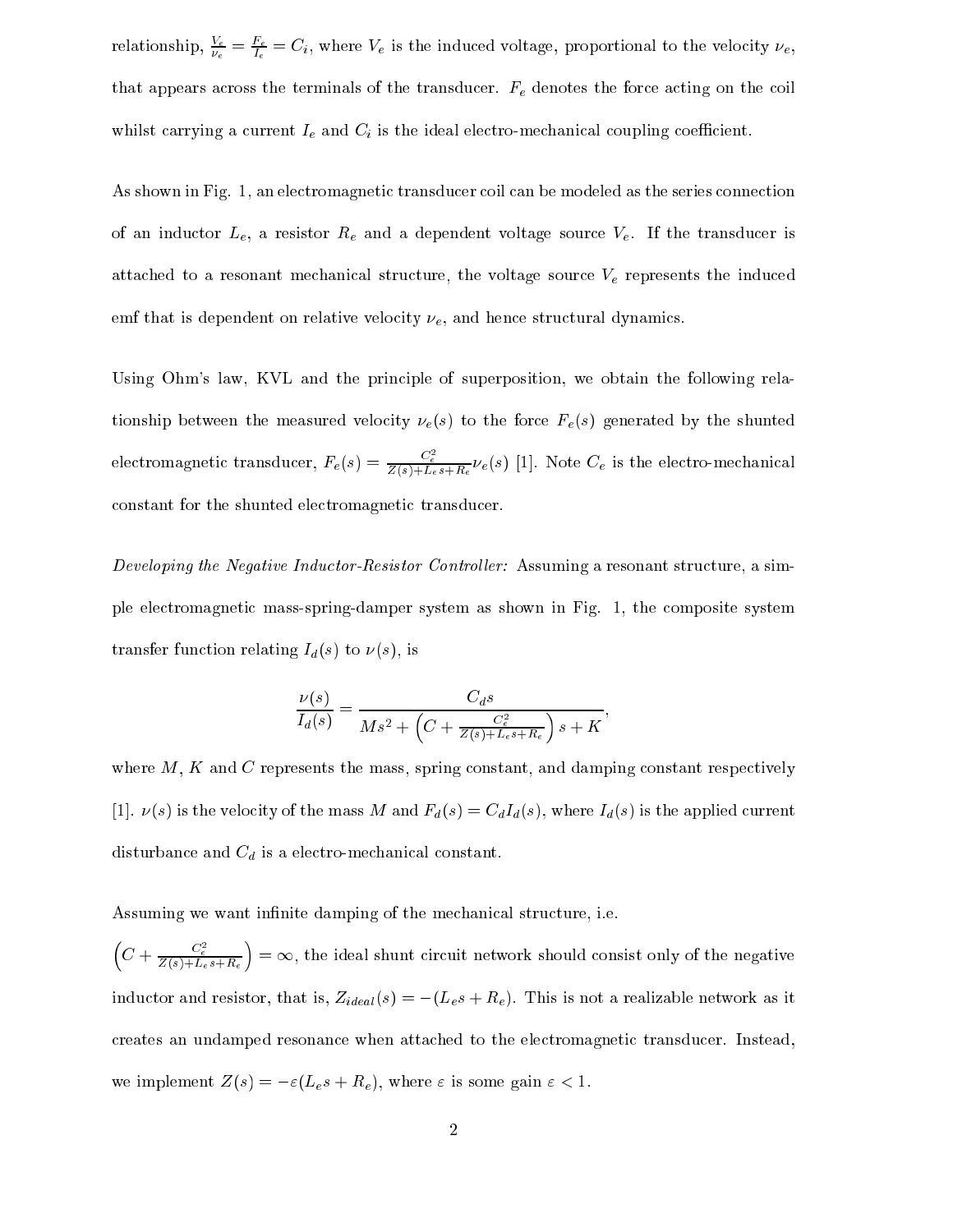Implementation of the Negative Inductor-Resistor Controller: There are two possible ways to implement the proposed negative indu
tor-resistor ontroller: (a) negative impedan
e converter (NIC)  $[2]$  or (b) voltage-controlled-current-source (VCCS)  $[1, 3]$ , as shown in Fig. 2.

In this letter, we employ the VCCS which is defined as a two terminal device that establishes some arbitrary relationship between voltage and urrent at its terminals i.e.,  $I_z(s) = \frac{z(s)}{Z(s)} = V_z(s)Y(s)$ . For experimental purposes, a digital signal processor (DSP) system  $\omega$ PACE was used to implement the required function  $\overline{T}(s)$  in real time.

Application: To support the preceding sections, a simple electromagnetic mass-spring-damper experimental apparatus was used  $[1]$ . Schematics of this system are shown in Fig. 3. The assembly is essentially a translational solenoid with two identical fixed coils and a magnetic plunger supported at each end by flexible supports. Experimental apparatus parameters are  $M = 0.15Kg, \ U = 2.077N s m^{-1}, \ K = 50KN m^{-1}, \ U_{e} = 3.4, \ U_{d} = 3.05, \ L_{e} = 1mH$  and Re <sup>=</sup> 3:3 .

Together with the proposed electrical admittance  $Y(s) = \frac{1}{\varepsilon (L_e s + R_e)}$  where  $\varepsilon = 0.94$ , as synthesized by VCCS, oil 2 is employed to damp translational vibrations resulting from an applied disturbance current  $I_d$  to coil 1. To remove discrepancies in  $C_e$  at high frequencies, the experimental admittance is low-pass filtered at  $\approx 1\kappa Hz,$  i.e.  $Y\left(s\right)=\frac{1}{0.94\left(L_e s+R_e\right)}$  $0.16s+1$ 

Open-loop and losed-loop responses are ompared in Figure 4. It an be observed that the fundamental mechanical resonance is heavily damped, approximately  $28dB$ .

Conclusions: In this letter, we have introduced a new type of electromagnetic shunt impedance. The proposed negative indu
tor-resistor ontroller was experimentally validated on a simple electromagnetic mass-spring-damper system.

<sup>1</sup> dSPACE is a rapid prototyping digital signal pro
essor system.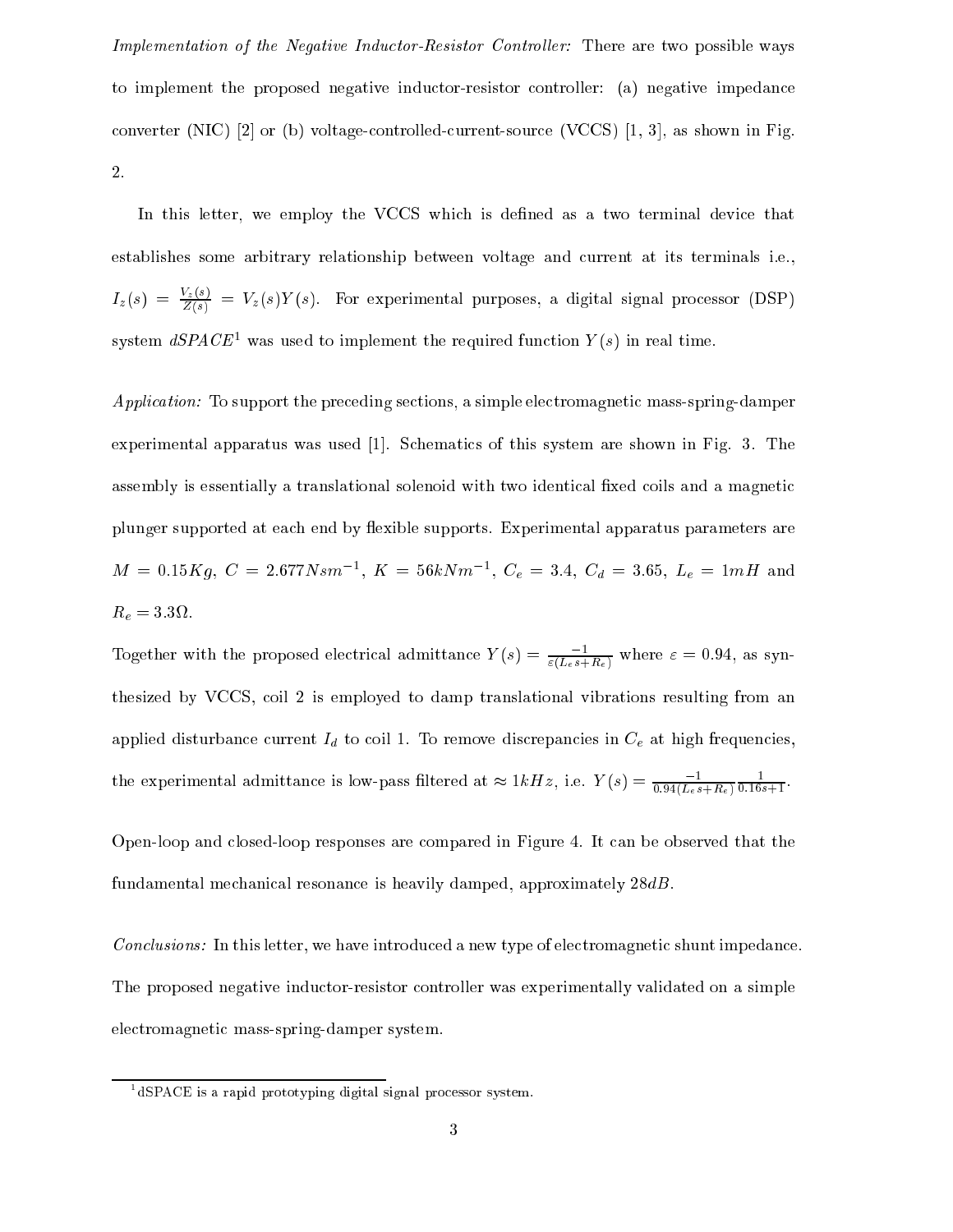Acknowledgements: This research was supported by the Centre for Integrated Dynamics and Control (CIDAC) and the Australian Research Council (ARC).

### References

- [1] S. Behrens, A. J. Fleming and S. O. R. Moheimani. Electrodynamic Vibration Suppression. In Proc. of SPIE Smart Structures and Materials 2003: Damping and Isolation. Paper No. 5052-43. March 2003, San Diego CA, USA.
- [2] P. Horowitz and W. Hill. The Art of Electronics. Cambridge University Press, 1980.
- [3] A.J. Fleming, S. Behrens and S.O. Reza Moheimani. Synthetic Impedance for Implementation of Piezoelectric Shunt Damping Circuits. IEE Electronics Letters No. 36, Vol. 18, pp. 1525-6. 31st August 2000.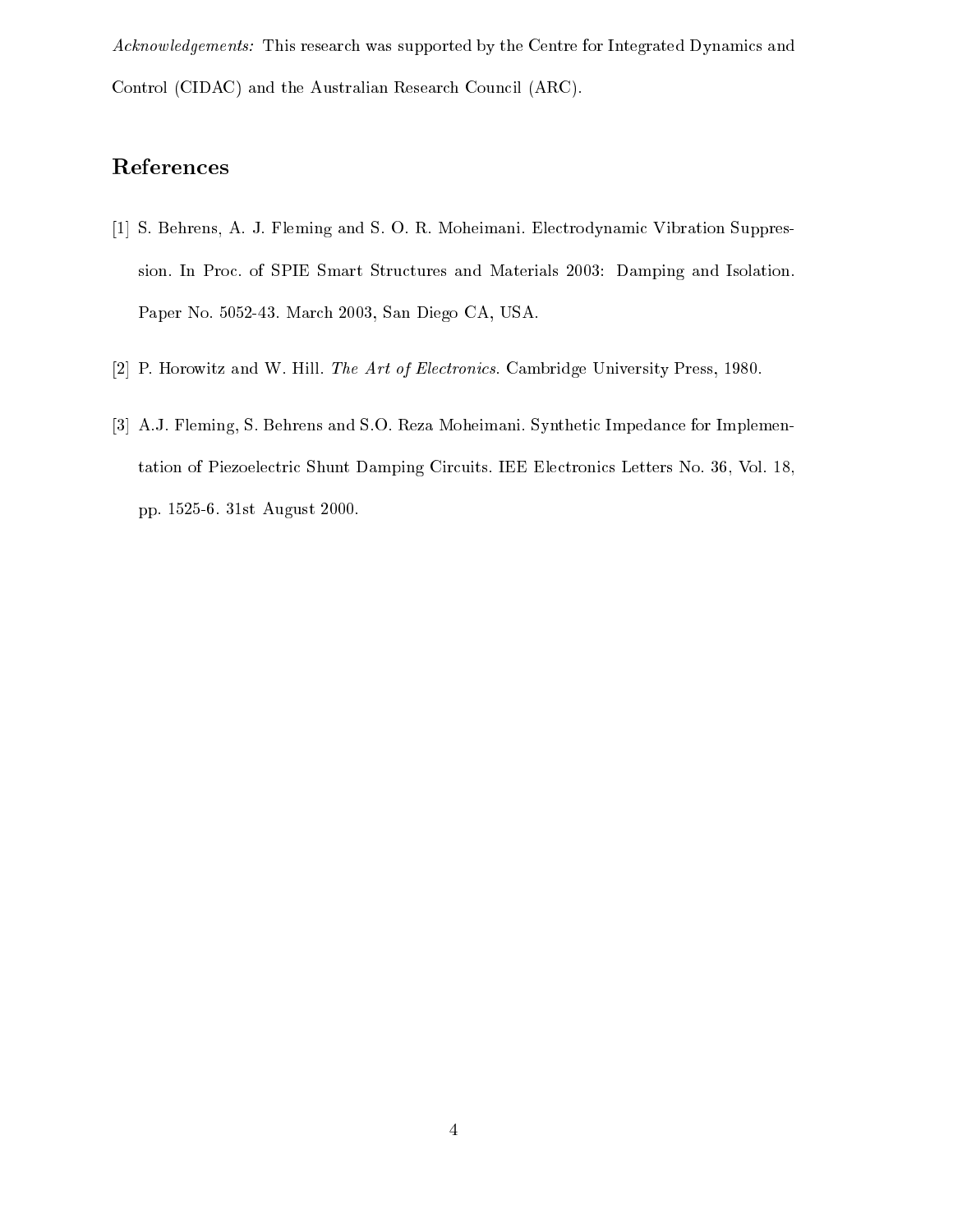#### Author AÆliations

S. Behrens, A.J. Fleming, and S.O.R. Moheimani (School of Electrical Engineering and Computer Science, The University of Newcastle, University Drive, Callaghan NSW 2308, Australia.)

#### Corresponding Author

S. Behrens (sbehrens@ecemail.newcastle.edu.au)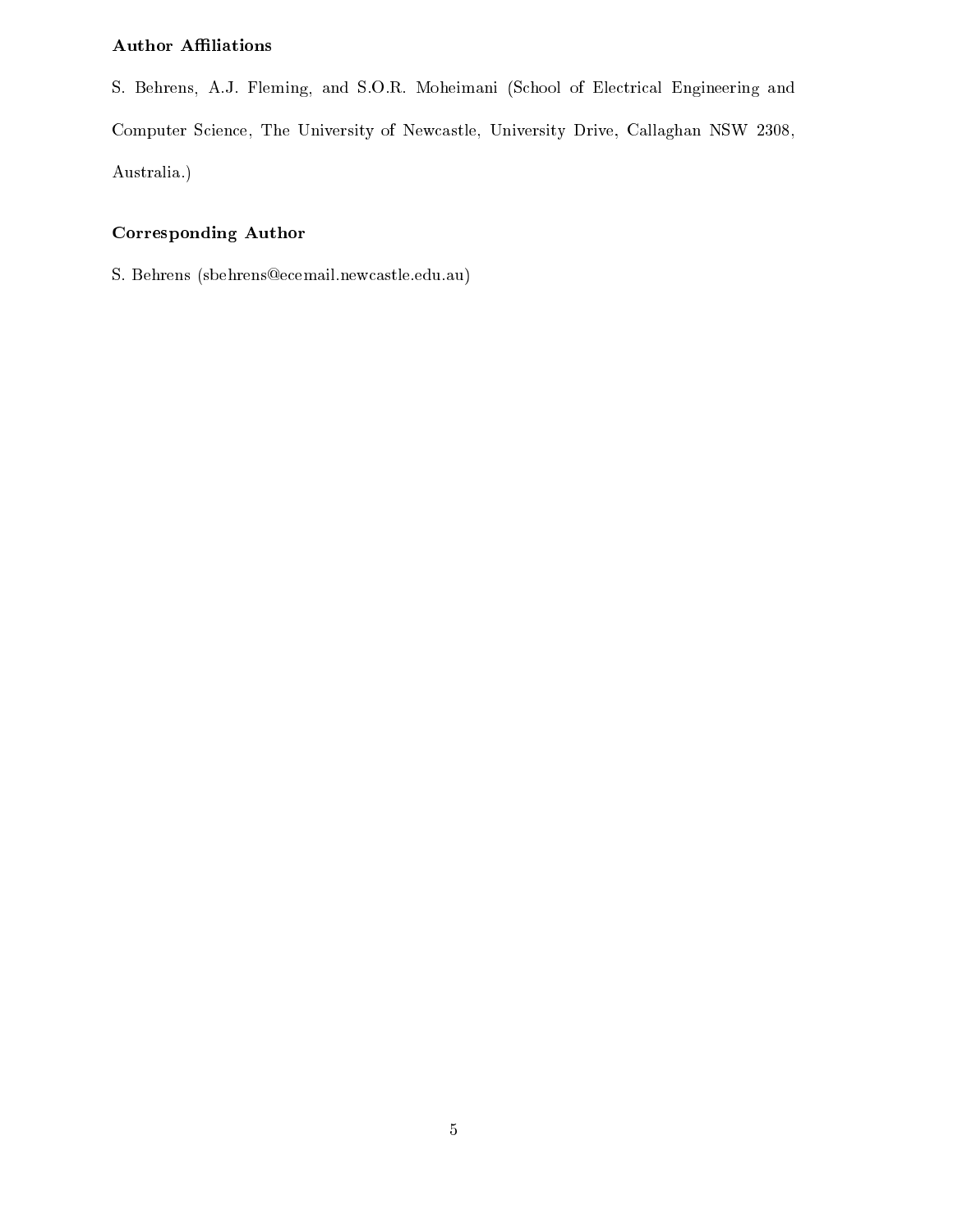#### Figure Captions

Fig. 1: Electromagnetic shunted mass-spring-damper system.

Fig. 2: Implementation of negative impedance-resistor controller using a voltage-controlcurrent-source (VCCS), where  $R_s$  is a sensing resistor.

Fig. 3: Experimental electromagnetic shunted mass-spring-damper apparatus. Note all dimensions are in millimeters (mm).

Fig. 4: Experimental results  $\nu(s)/I_d(s)$ : open-loop ( $\cdots$ ) and closed-loop (--).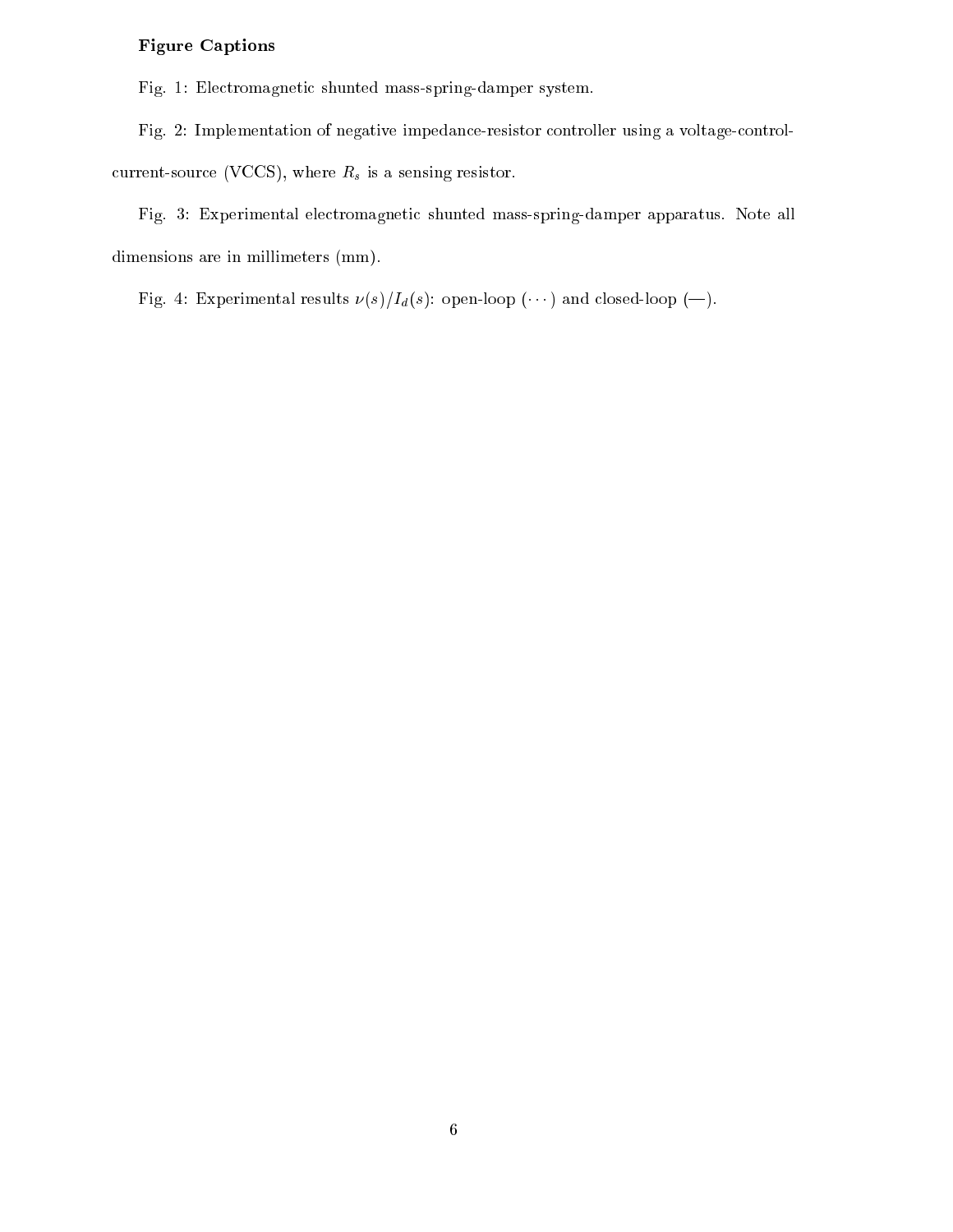## Figures



Figure 1: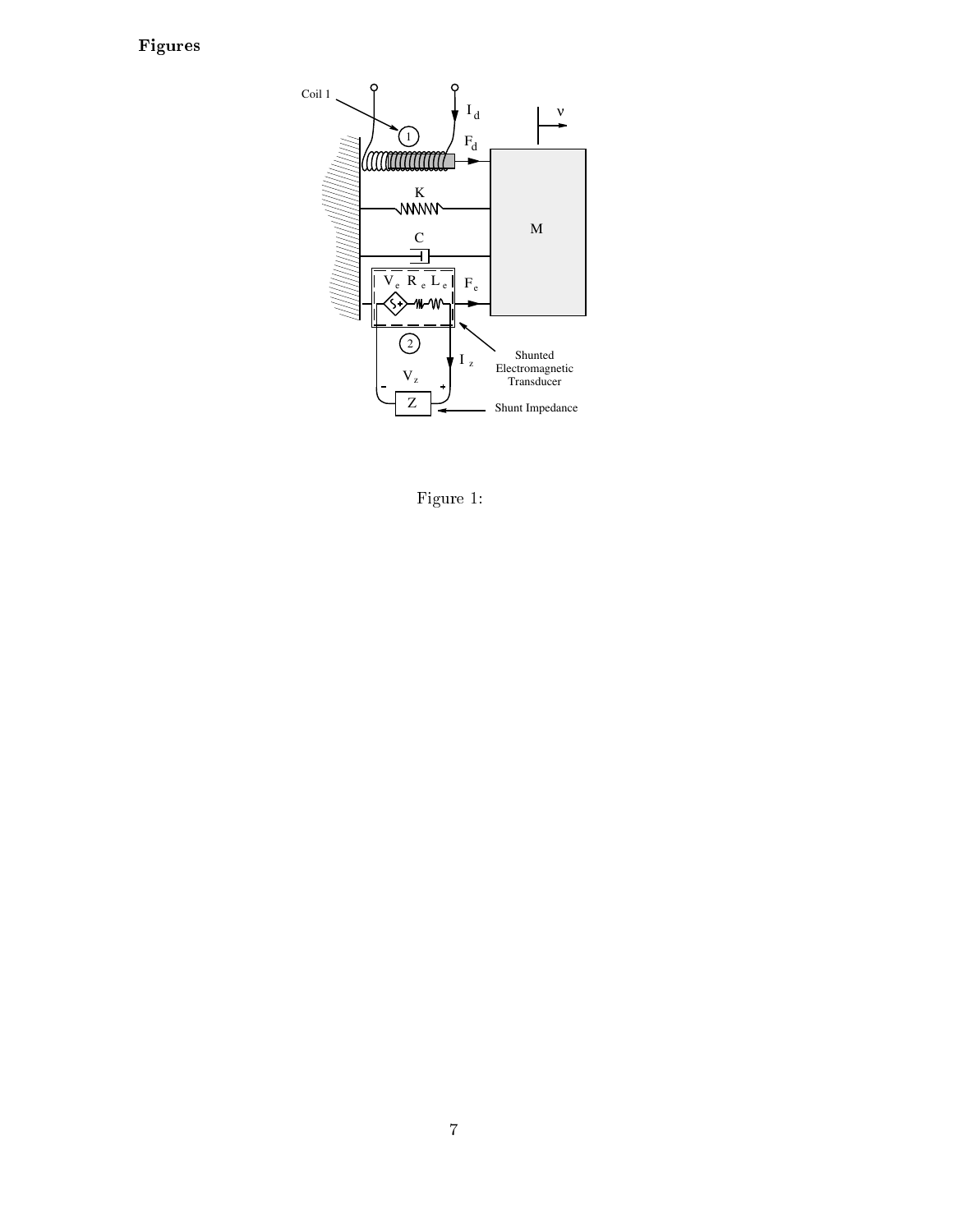

Figure 2: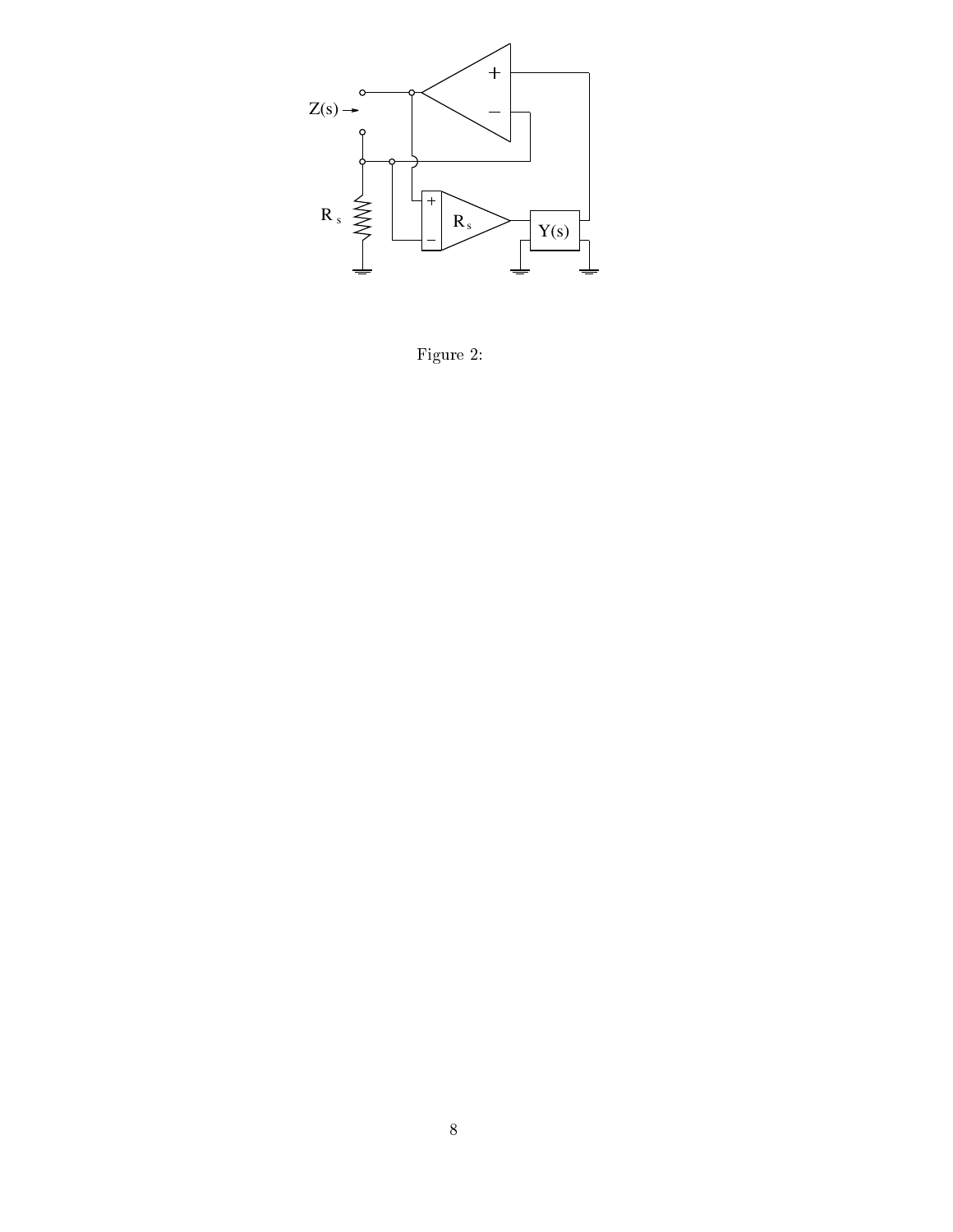

Figure 3: